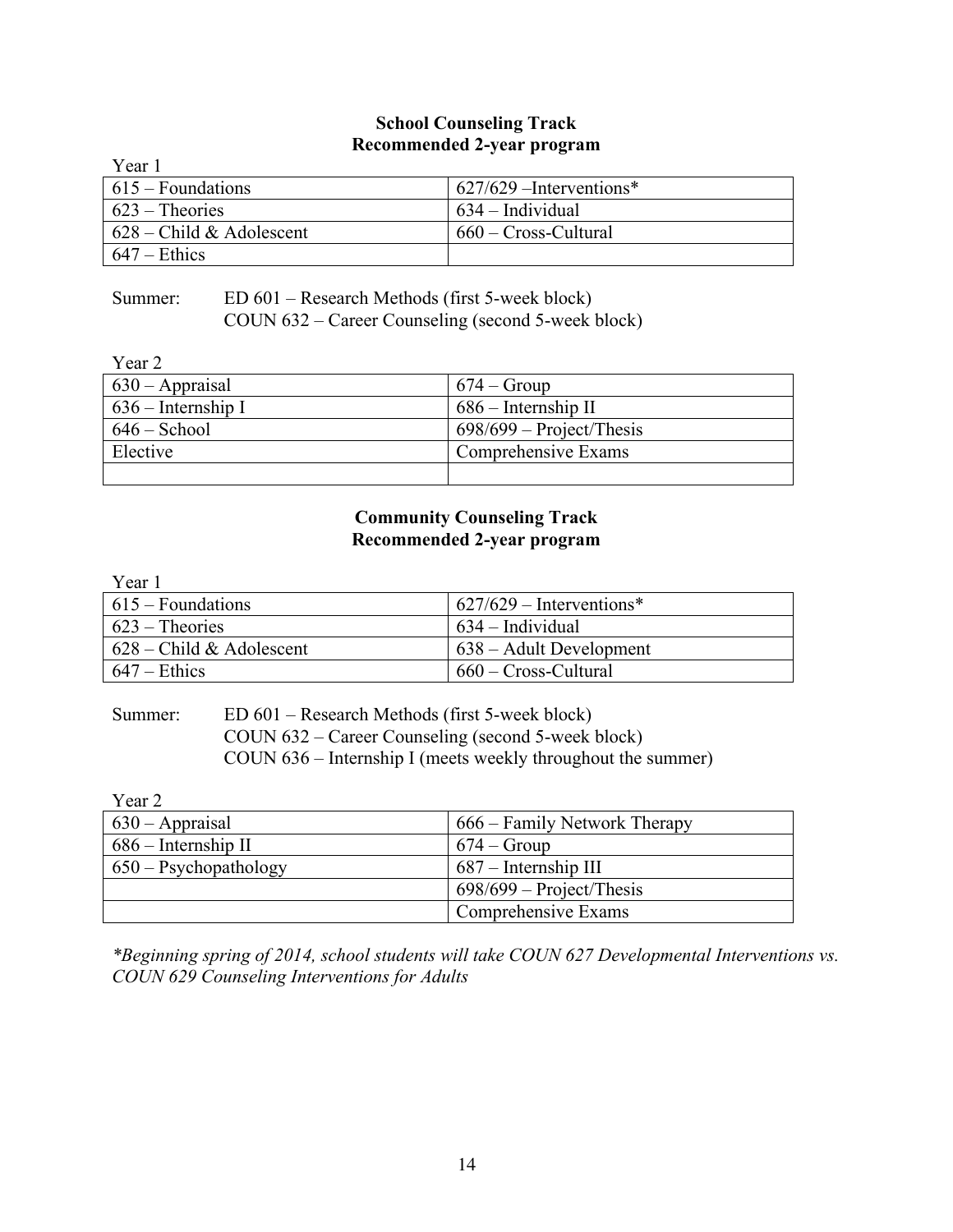# **School Counseling Track Recommended 3-year program**

| Year 1                           |                             |
|----------------------------------|-----------------------------|
| $615 - Foundations$              | $1627/629$ – Interventions* |
| $\sqrt{623}$ – Theories          | $647 -$ Ethics              |
| $\vert$ 628 – Child & Adolescent | 660 – Cross-Cultural        |

Year 2

| $\vert$ 630 – Appraisal  | ED 601 – Research Methods |
|--------------------------|---------------------------|
| $\vert$ 634 – Individual | $632$ - Career            |
| Elective                 | $674 - Group$             |

Year 3

| $\vert$ 636 – Internship I | $686$ – Internship II      |
|----------------------------|----------------------------|
| $646 - School$             | $698/699$ – Project/Thesis |
| Comprehensive Exams        |                            |

# **Community Counseling Track Recommended 3-year program**

| Year 1                     |                                 |
|----------------------------|---------------------------------|
| $615 - Foundations$        | $627/629$ – Interventions*      |
| $623$ – Theories           | $\vert$ 638 – Adult Development |
| $628$ – Child & Adolescent | $647 -$ Ethics                  |

Year 2

| $634 - Individual$            | $660$ – Cross-Cultural |
|-------------------------------|------------------------|
| $630 - Approxi$               | $632 -$ Career         |
| $\vert$ 650 – Psychopathology | $674 - Group$          |

Summer: COUN 636 – Internship I (meets weekly throughout the summer)

Year 3

| ED 601 – Research Methods | 666 – Family Network Therapy |
|---------------------------|------------------------------|
| $686$ – Internship II     | $687 - Internship III$       |
|                           | $698/699$ – Project/Thesis   |
|                           | Comprehensive Exams          |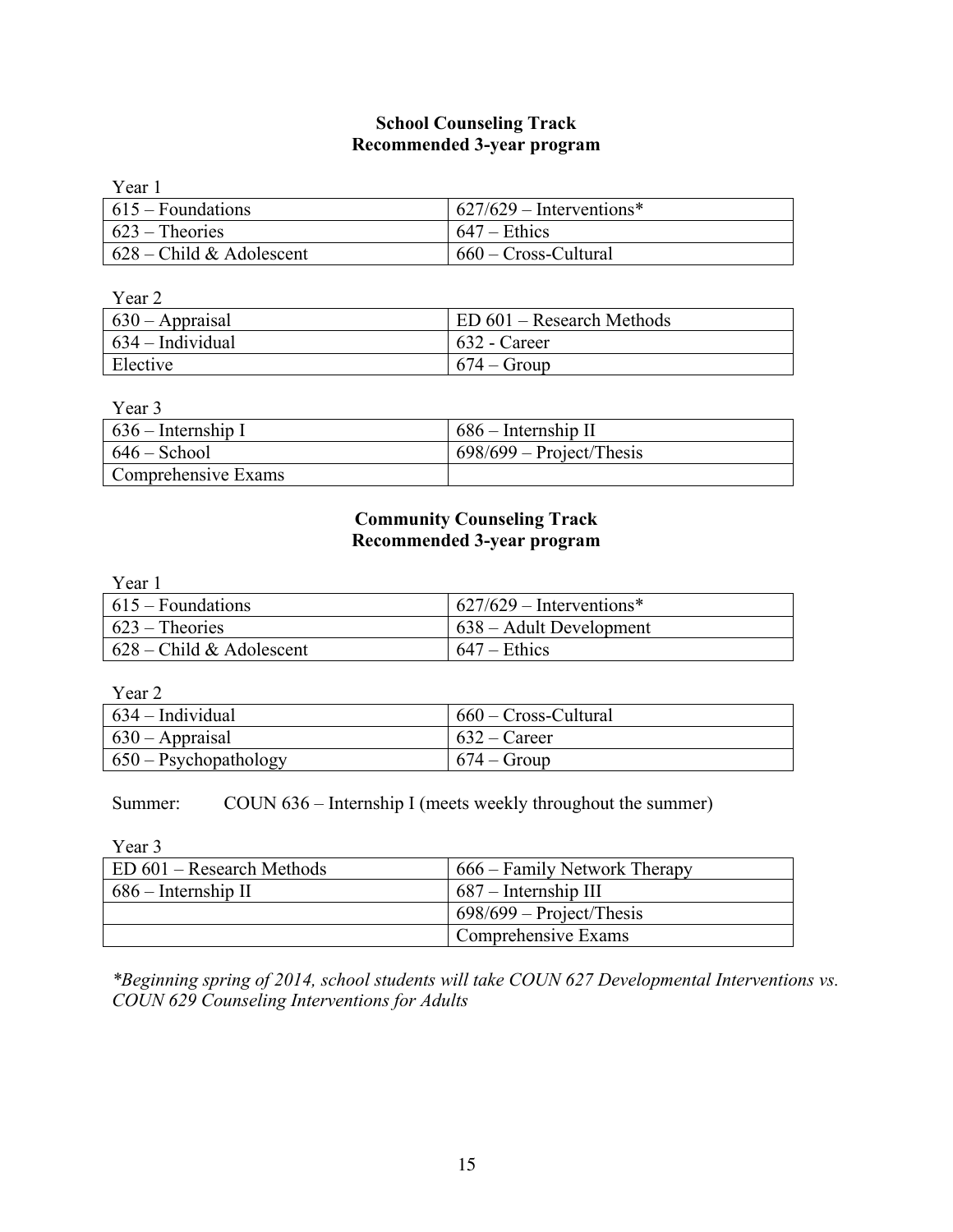# **School Counseling Track Recommended 2-year distance program**

| Year 1                     |                             |
|----------------------------|-----------------------------|
| $615 - Foundations$        | $1627/629$ – Interventions* |
| $623$ – Theories           | $647 -$ Ethics              |
| $628$ – Child & Adolescent | 660 – Cross-Cultural        |
|                            | Elective                    |

Summer: COUN 634 – Individual (5-week block, consecutive with Group) COUN 674 – Group (5-week block, consecutive with Individual) COUN 632 – Career (second 5-week block)

Year 2

| ED 601 – Research Methods | $630 - Appraisal$          |
|---------------------------|----------------------------|
| $1636$ – Internship I     | $686$ – Internship II      |
| $646 -$ School            | $698/699$ – Project/Thesis |
|                           | Comprehensive Exams        |

# **Community Counseling Track Recommended 2-year distance program**

| Year 1                     |                                      |
|----------------------------|--------------------------------------|
| $615 -$ Foundations        | $1627/629$ – Interventions*          |
| $623$ – Theories           | $638 -$ Adult Development            |
| $628$ – Child & Adolescent | 660 – Cross-Cultural                 |
| $647 -$ Ethics             | ED 601 – Research Methods (Distance) |

Summer: COUN 634 – Individual (5-week block, consecutive with Group) COUN 674 – Group (5-week block, consecutive with Individual) COUN 632 – Career (second 5-week block)

Year 2

| $636$ – Internship I           | $630 - Appraisal$            |
|--------------------------------|------------------------------|
| $650 - \text{Psychopathology}$ | 666 – Family Network Therapy |
| $698/699$ – Project/Thesis     | $686$ – Internship II        |
|                                | $687 - Internship III$       |
|                                | Comprehensive Exams          |